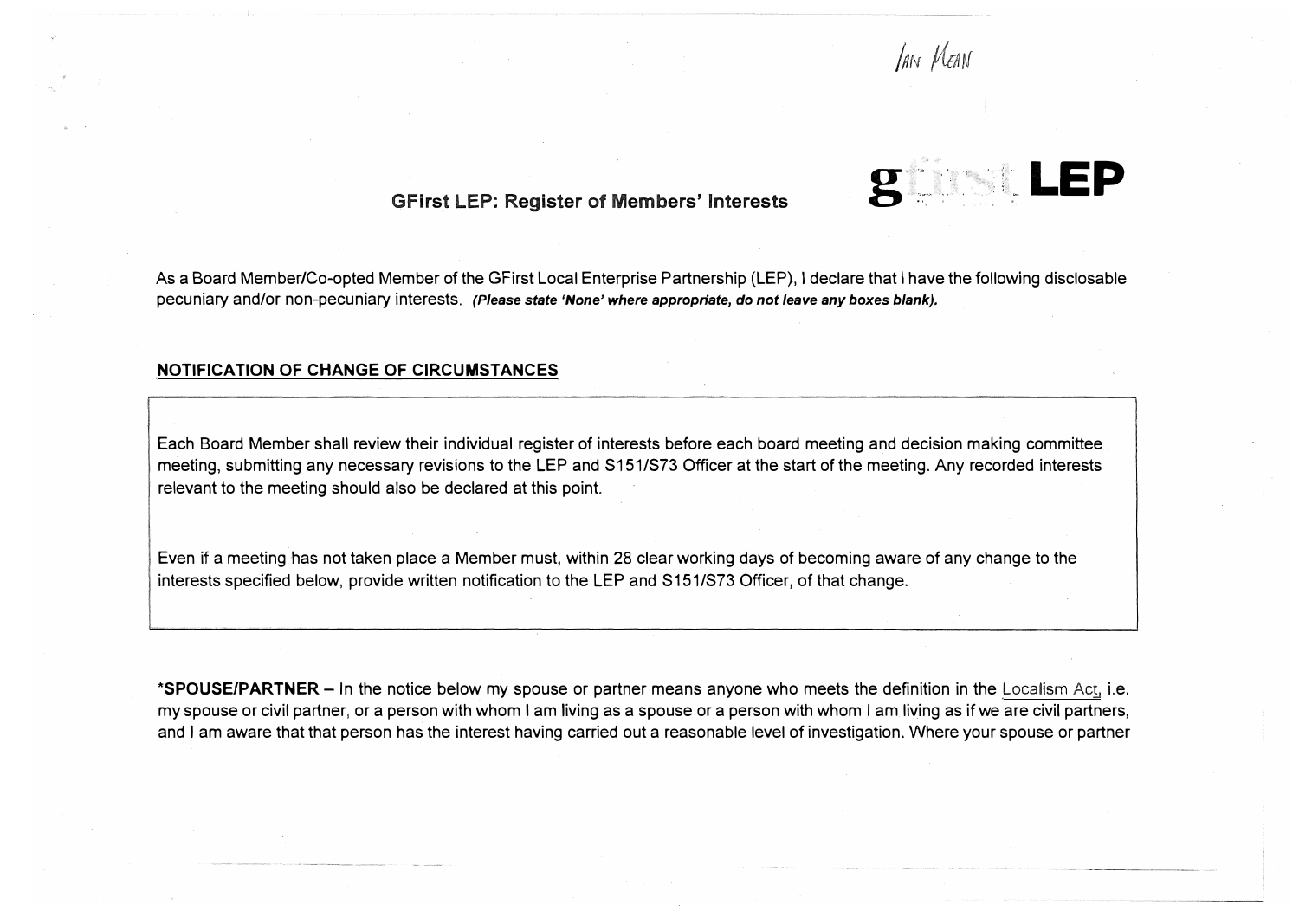has recently been involved in any activity which would have been declarable, this should be mentioned, with the date the activity ended.

| <b>SECTION 1</b> | ANY EMPLOYMENT, OFFICE, TRADE,<br><b>PROFESSION OR VOCATION</b><br><b>CARRIED ON FOR PROFIT OR GAIN</b>                                | <b>MYSELF</b>                       | <b>SPOUSE/PARTNER*</b> |
|------------------|----------------------------------------------------------------------------------------------------------------------------------------|-------------------------------------|------------------------|
| 1.1              | Name of:                                                                                                                               |                                     |                        |
|                  | your employer(s)<br>$\circ$<br>any business carried on by you<br>$\circ$                                                               | Ususinces West                      | Norte                  |
|                  | any other role in which you receive<br>$\circ$<br>remuneration(this<br>includes<br>roles<br>such<br>remunerated<br>as<br>councillors). | - Ulmiversit? =<<br>Shoucencesities |                        |
| 1.2              | Description of employment or business<br>activity.                                                                                     | Phoncescal situac                   | $N$ pr $G$             |
| 1.3              | The name of any firm in which you are a<br>partner.                                                                                    | NONE                                | NONE                   |
| 1.4              | The name of any company for which you<br>are a remunerated director.                                                                   | TLISINGSS<br>WEST                   |                        |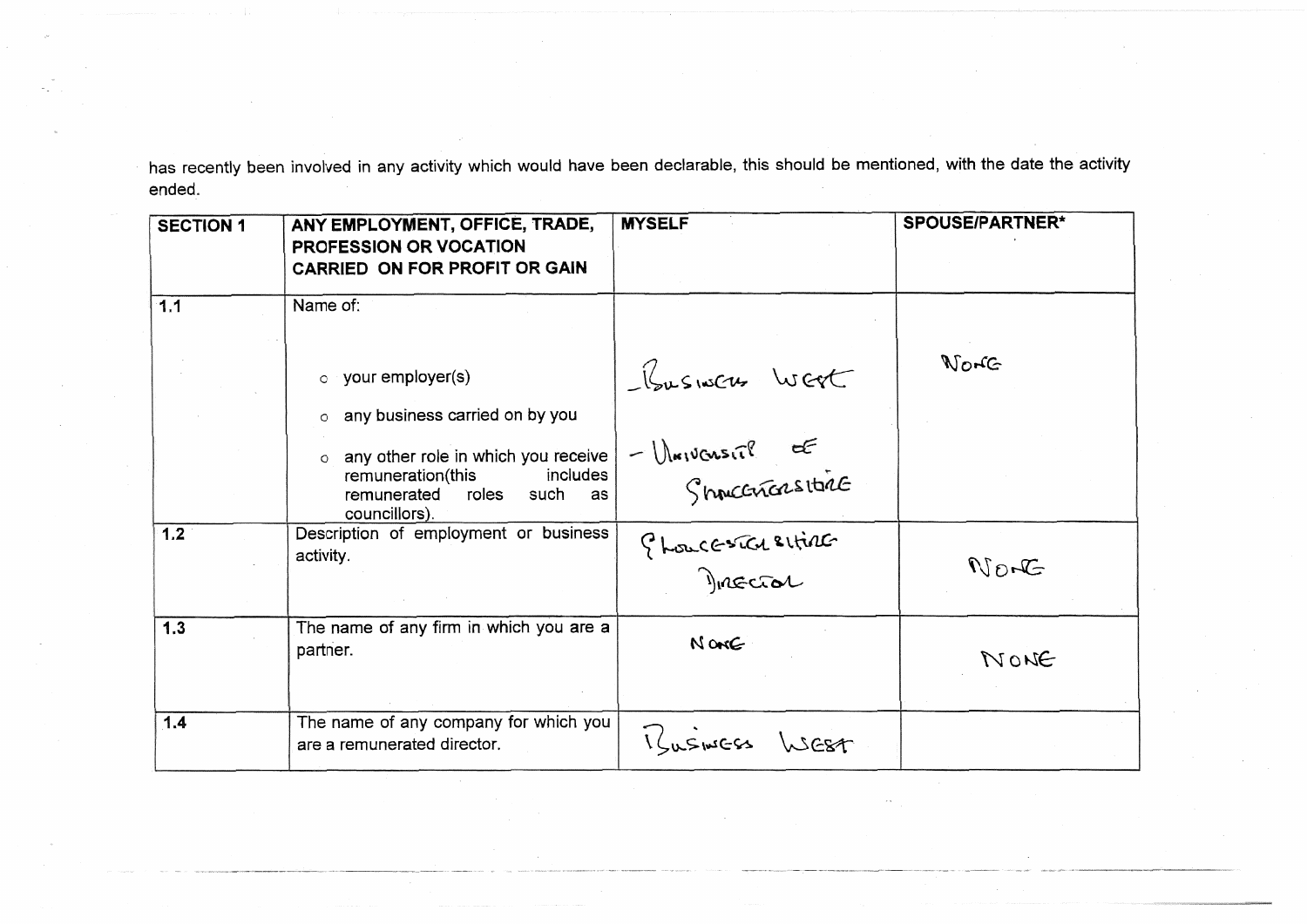$3.$ Any body directed to charitable purposes:

NONE

NONG

NONE.

NONE

Any body, one of whose principal purposes includes the influence of public opinion or policy (including any political party or  $\boldsymbol{4}$ . trade union):

Any local authority (please state any interests you hold as LA leaders/cabinet members for LA land, resources and the LA's 5. commercial interests):

6. Any other interest which I hold which might reasonably be likely to be perceived as affecting my conduct or influencing my actions in relation to my role.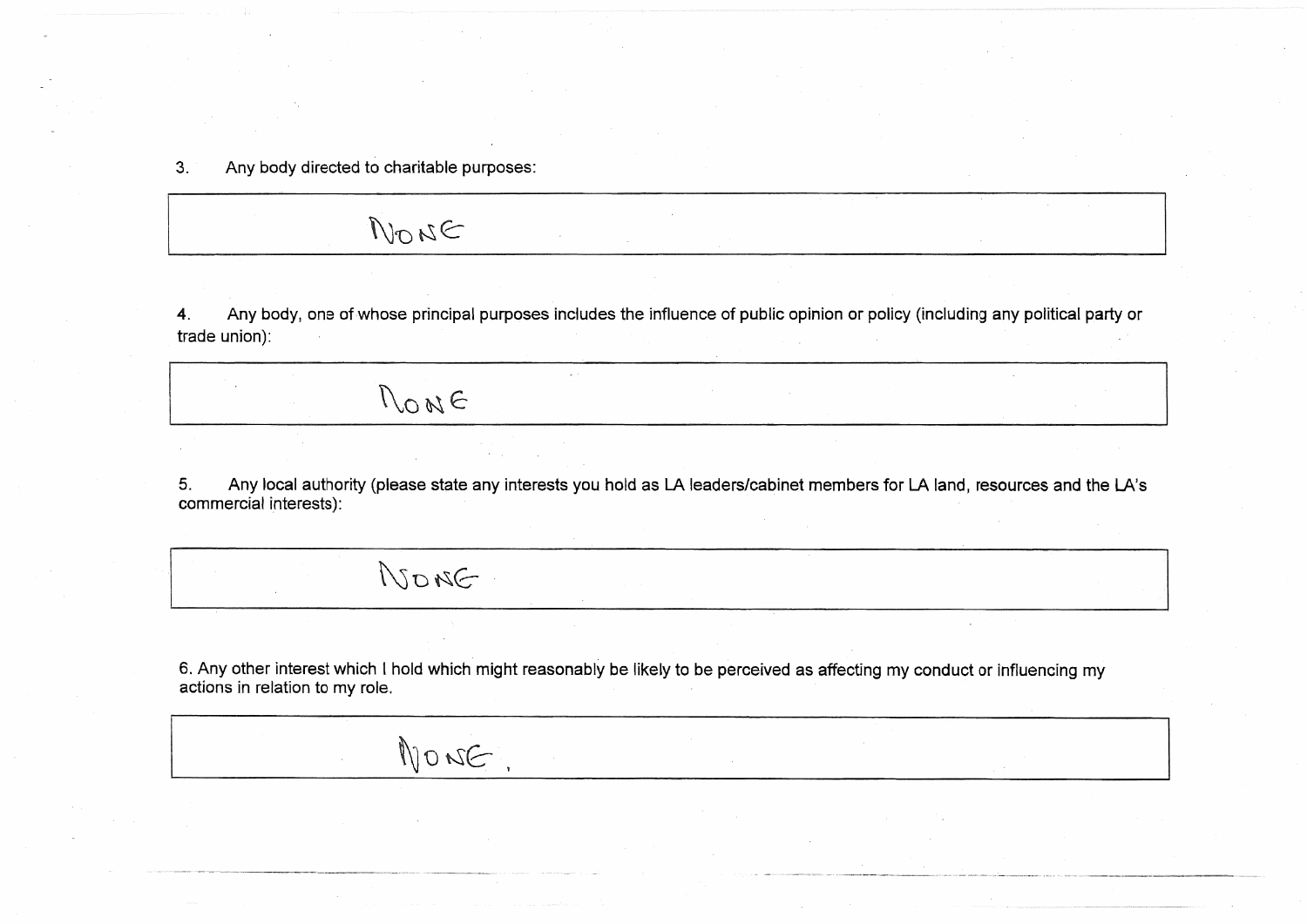| <b>SECTION 6</b> | GIFTS AND HOSPITALITY                                                                                      | <b>MYSELF</b> | <b>SPOUSE/PARTNER</b> |
|------------------|------------------------------------------------------------------------------------------------------------|---------------|-----------------------|
|                  | Any gifts and/or hospitality received as a<br>result of membership of the LEP (above<br>the value of £50). | NORG          | NONG                  |

### **OTHER INTERESTS**

### **Membership of Organisations**

I am a member of, or I am in a position of general control, a trustee of, or participate in the management of:

Any body to which I have been appointed or nominated by the LEP:  $\mathbf{1}$ .

# NONE

Any body exercising functions of a public nature (eg school governing body or another LEP):  $2.$ 

CHARA, Shonces The Schne DRSAN Dominion Contracte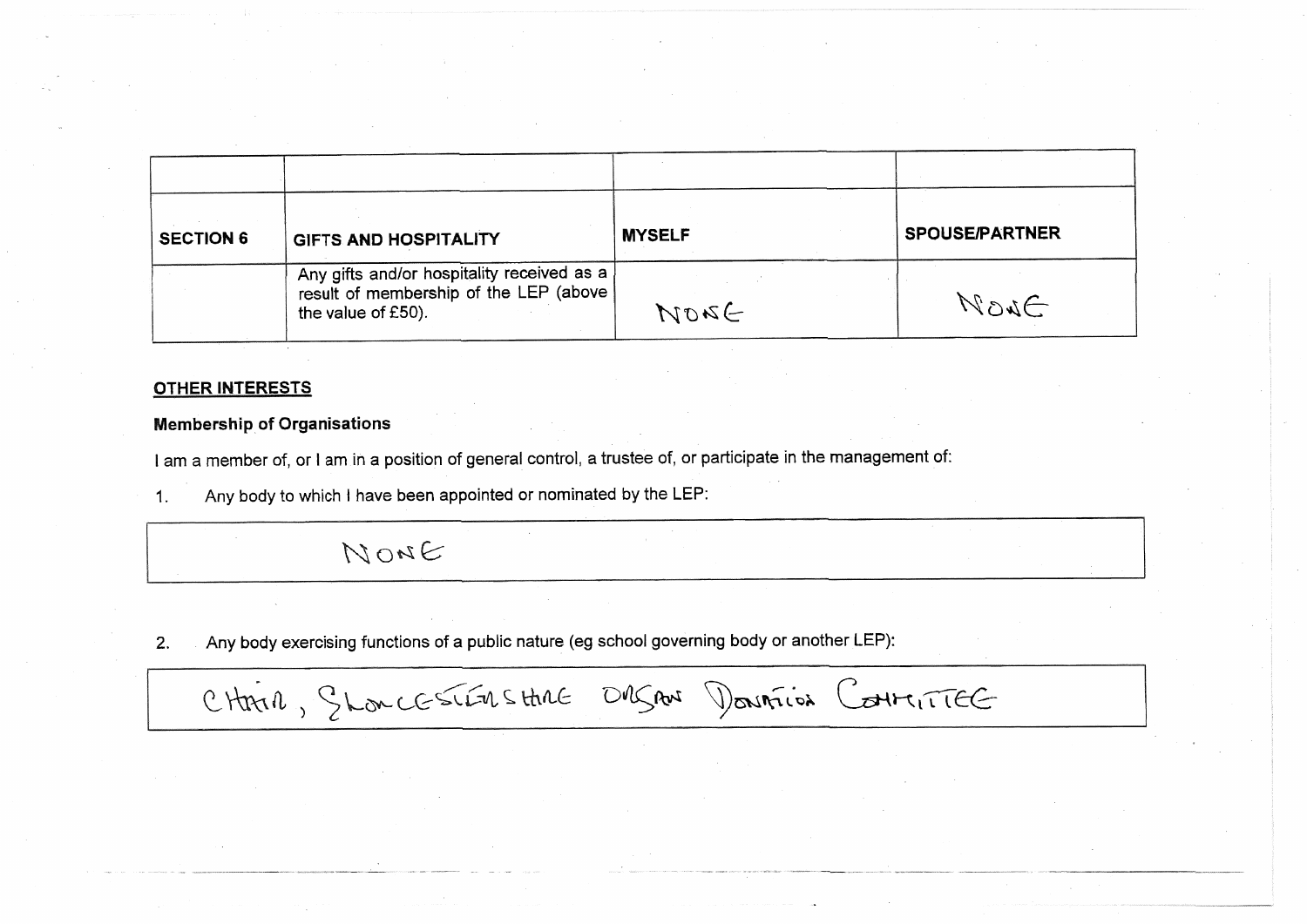| <b>SECTION 5</b> | <b>SECURITIES</b>                                                                                                                                                                                                                       | <b>MYSELF</b> | <b>SPOUSE/PARTNER</b> |
|------------------|-----------------------------------------------------------------------------------------------------------------------------------------------------------------------------------------------------------------------------------------|---------------|-----------------------|
| 5.1              | securities<br>of<br>interest<br>$in$ .<br>an<br>Any<br>organisation under 1.1 where:-<br>that body (to my knowledge) has a<br>(a)                                                                                                       | NONG          | $\exists u_0$         |
|                  | place of business or land in the<br>area of the LEP; and                                                                                                                                                                                |               |                       |
|                  | $either -$<br>(b)                                                                                                                                                                                                                       |               |                       |
|                  | the total nominal value of the<br>(i)<br>securities exceeds £25,000 or one<br>hundredth of the total issued share<br>capital of that body; or                                                                                           |               |                       |
|                  | (ii) if the share capital of that body is of<br>more than one class, the total nominal<br>value of the shares of any one class in<br>which has an interest exceeds one<br>hundredth of the total issued share<br>capital of that class. |               |                       |

 $\Delta\mathcal{F}^{\text{max}}_{\text{max}}$  and  $\Delta\mathcal{F}^{\text{max}}_{\text{max}}$ 

 $\sim 10^7$ 

 $\sim$ 

 $\mathcal{L}_{\text{max}}$ 

 $\mathcal{A}$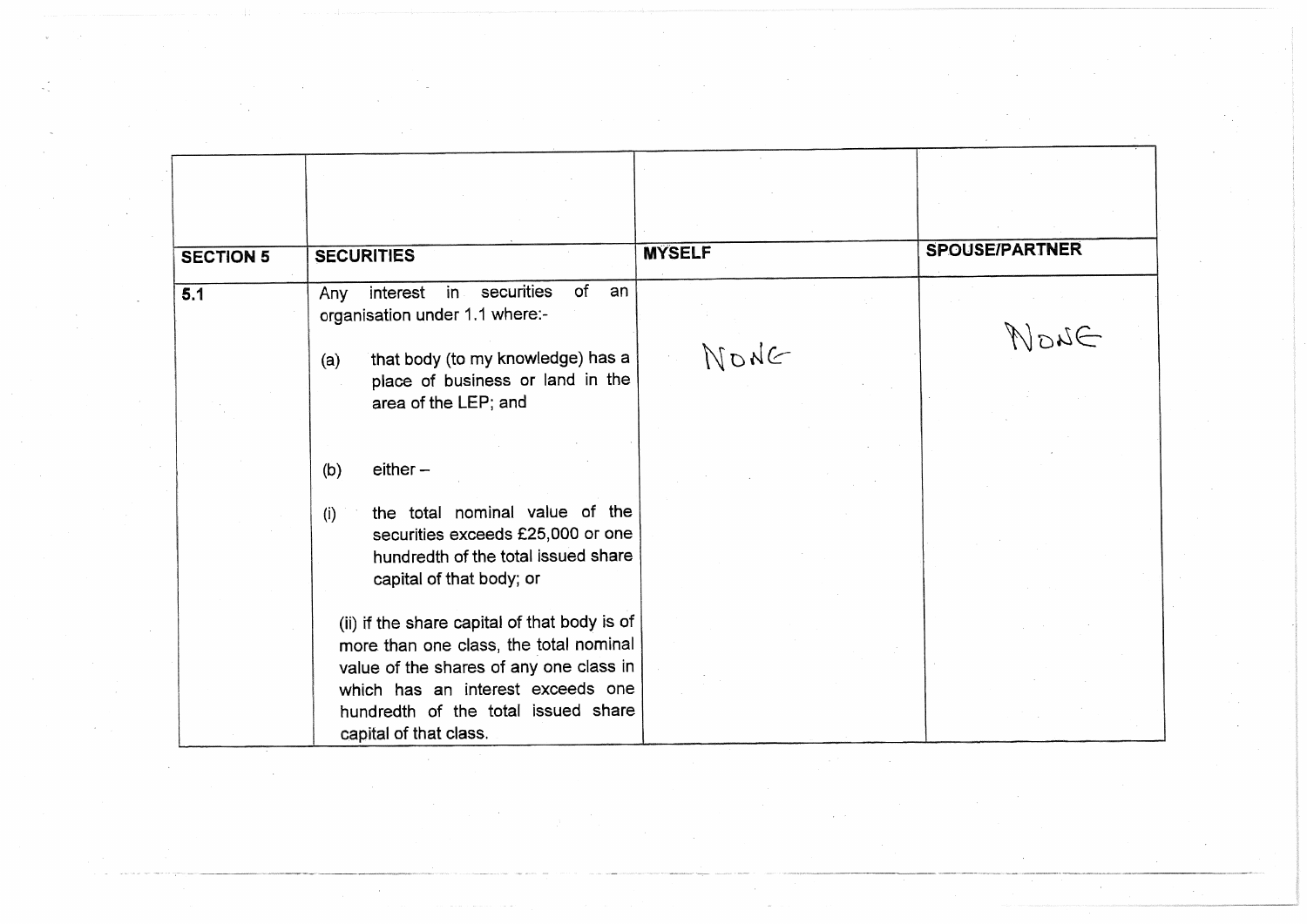| <b>SECTION 4</b> | <b>LAND OR PROPERTY</b>                                                                                                                                                                                                   | <b>MYSELF</b> | <b>SPOUSE/PARTNER</b> |
|------------------|---------------------------------------------------------------------------------------------------------------------------------------------------------------------------------------------------------------------------|---------------|-----------------------|
|                  | Any interest you or any organisation<br>listed at 1.1 may have in land or property<br>which is likely to be affected by a<br>decision made by the LEP.                                                                    | DacU          | WONE                  |
|                  | This would include, within the area of the<br>LEP:<br>Any interest in any land in the LEP<br>$\circ$<br>areas, including your place(s) of                                                                                 |               |                       |
|                  | residency<br>o Any tenancy where the landlord is<br>the LEP and the tenant is a body in<br>which the relevant person has an<br>interest                                                                                   |               |                       |
|                  | Any licence for a month or longer to<br>$\circ$<br>occupy land owned by the LEP.                                                                                                                                          |               |                       |
|                  | For property interests, please state the<br>first part of the postcode and the Local<br>Authority where the property resides. If<br>you own/lease more than one property in<br>a single postcode area, please state this. |               |                       |

 $\sim 100$  km s  $^{-1}$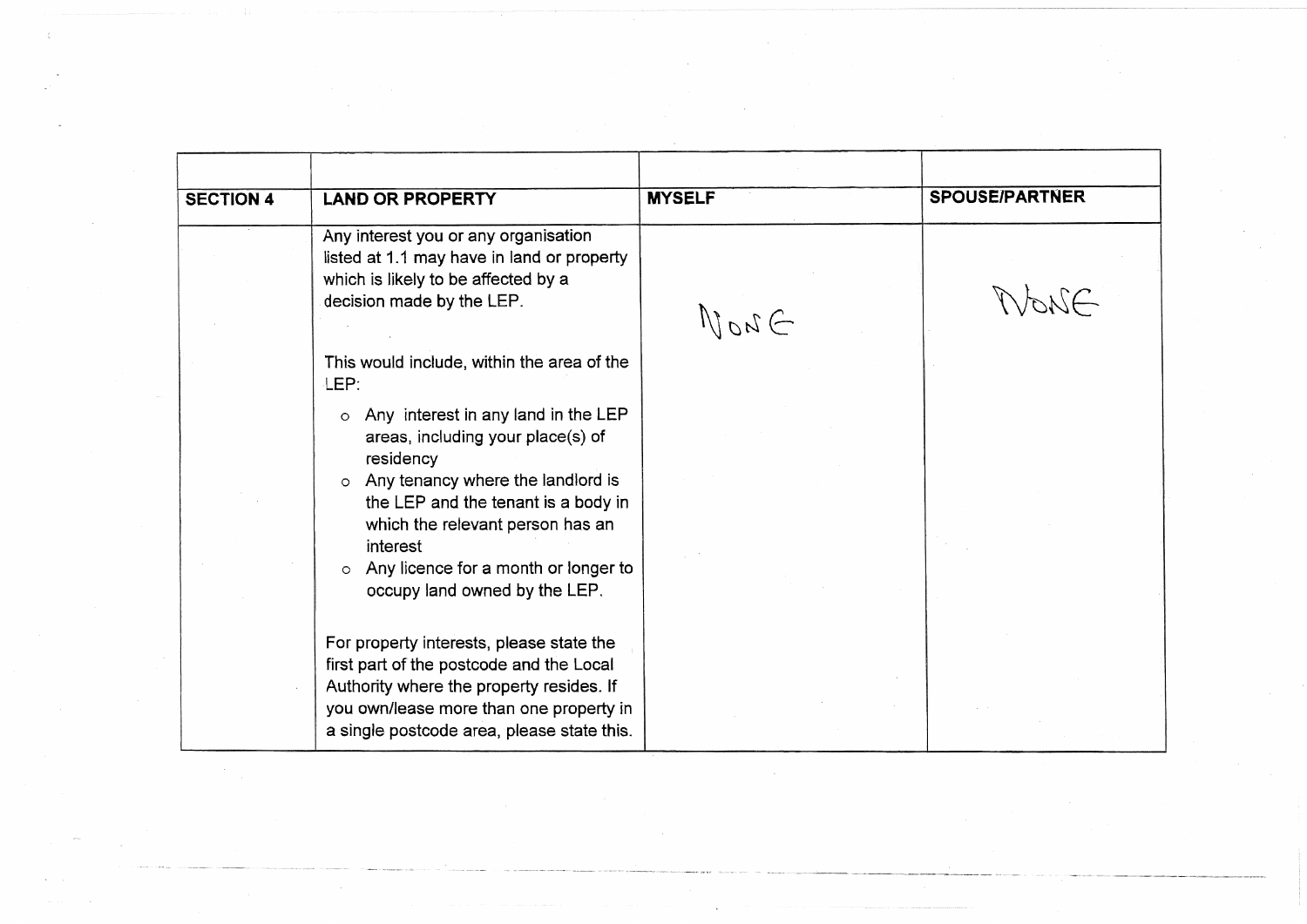| <b>SECTION 2</b> | <b>SPONSORSHIP</b>                                                                                                                                                                                                  | <b>MYSELF</b>      | <b>SPOUSE/PARTNER</b> |
|------------------|---------------------------------------------------------------------------------------------------------------------------------------------------------------------------------------------------------------------|--------------------|-----------------------|
| 2.1              | Any financial benefit obtained (other than<br>from the LEP) which is paid as a result of<br>carrying out duties as a Member.                                                                                        |                    |                       |
|                  | This includes any payment or financial<br>benefit from a Trade Union within the<br>meaning of the Trade Union and Labour<br>Relations (Consolidation) Act 1992 (a).                                                 | $\Im a_0$          | $-320(1)$             |
| <b>SECTION 3</b> | <b>CONTRACTS</b>                                                                                                                                                                                                    | <b>MYSELF</b>      | <b>SPOUSE/PARTNER</b> |
|                  | Any contract for goods, works or services<br>with the LEP which has not been fully<br>discharged by any organisation named at<br>1.1.                                                                               | $\Rightarrow$ 2011 | <b>None</b><br>DASTA  |
|                  | Any contract for goods, works or services<br>entered into by any organisation named<br>at 1.1 where either party is likely to have<br>a commercial interest in the outcome of<br>business being decided by the LEP. | $\Re$              | Aug11                 |

 $\sim$   $\sim$ 

 $\sim$   $\sim$ 

 $\sim$ 

 $\label{eq:2.1} \frac{1}{\sqrt{2}}\int_{0}^{\infty}\frac{1}{\sqrt{2\pi}}\left(\frac{1}{\sqrt{2\pi}}\right)^{2\alpha}d\mu\,d\mu\,.$ 

 $\mathcal{L}^{\mathcal{L}}(\mathcal{S})$  and  $\mathcal{L}^{\mathcal{L}}(\mathcal{S})$  .

 $\sim 10^{11}$ 

 $\label{eq:2.1} \frac{1}{\sqrt{2}}\left(\frac{1}{\sqrt{2}}\right)^{2} \left(\frac{1}{\sqrt{2}}\right)^{2} \left(\frac{1}{\sqrt{2}}\right)^{2} \left(\frac{1}{\sqrt{2}}\right)^{2} \left(\frac{1}{\sqrt{2}}\right)^{2} \left(\frac{1}{\sqrt{2}}\right)^{2} \left(\frac{1}{\sqrt{2}}\right)^{2} \left(\frac{1}{\sqrt{2}}\right)^{2} \left(\frac{1}{\sqrt{2}}\right)^{2} \left(\frac{1}{\sqrt{2}}\right)^{2} \left(\frac{1}{\sqrt{2}}\right)^{2} \left(\$ 

 $\mathcal{L}^{\text{max}}_{\text{max}}$ 

 $\sim$   $\sim$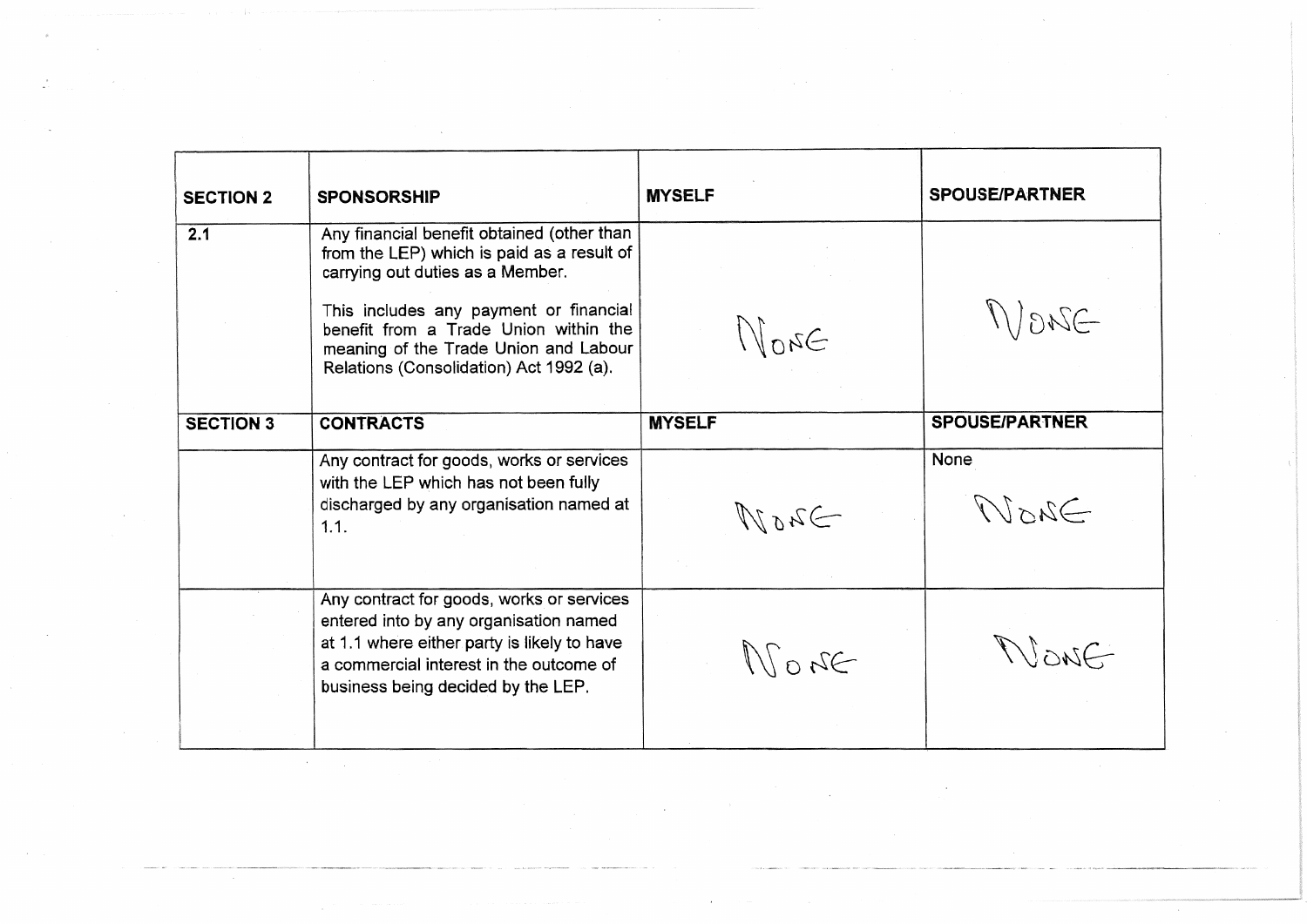## **MEMBER'S DECLARATION AND SIGNATURE**

I confirm that having carried out reasonable investigation, the information given above is a true and accurate record of my relevant interests, given in good faith and to the best of my knowledge;

| Date                 |  |
|----------------------|--|
|                      |  |
| <b>Member's Name</b> |  |
| (Capitals - in full) |  |
|                      |  |
| Signature            |  |
|                      |  |

### **RECEIPT BY LEP**

| Date received by the LEP | $\sim$ 0 $\sim$ |
|--------------------------|-----------------|
|                          |                 |